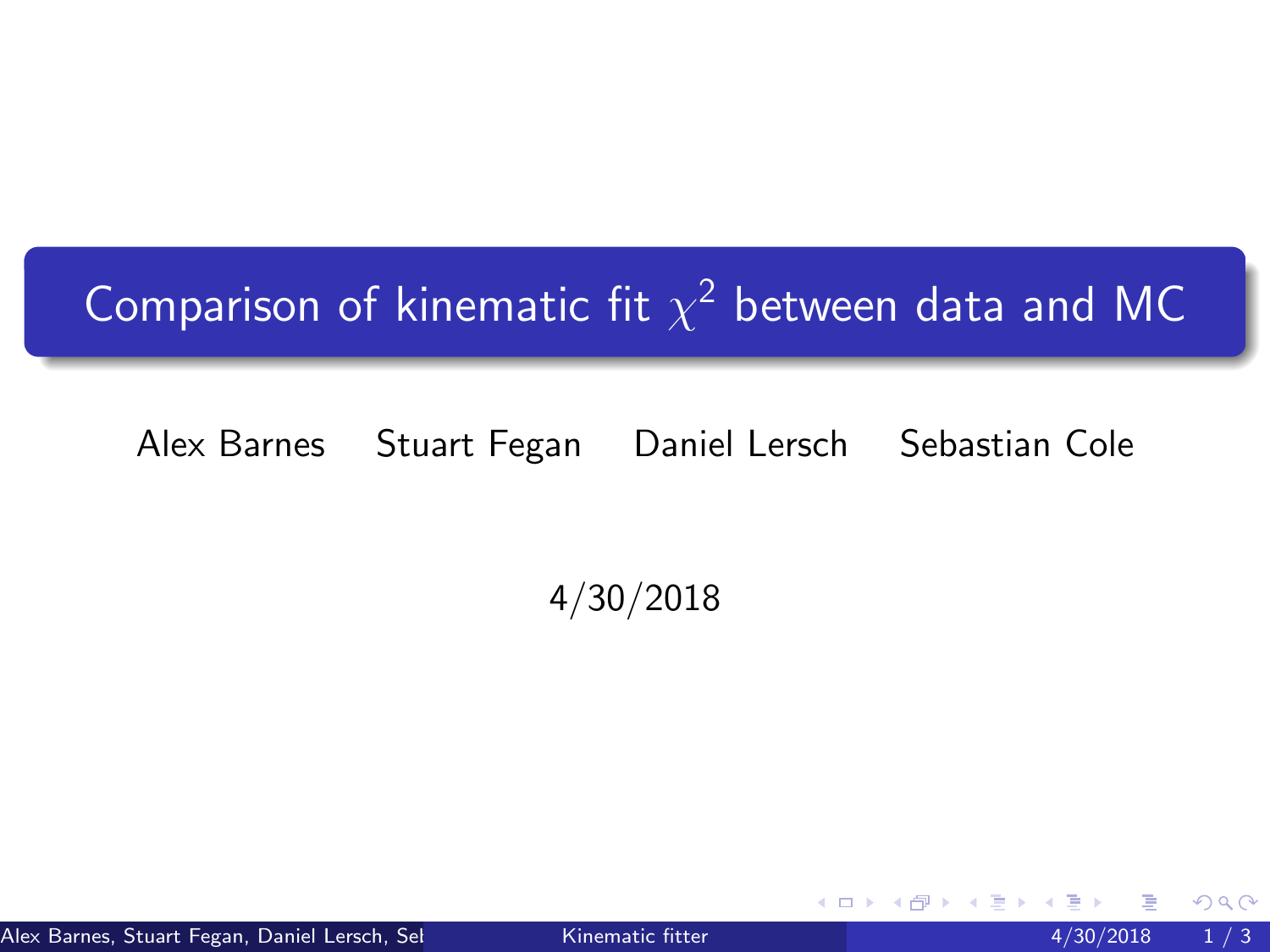- <span id="page-1-0"></span>Updated DEventWriter to include branches with pull information, with flag for file size consideration. This is currently being debugged.
- Build custom action for DSelector to investigate  $\chi^2$  as they depend on kinematic variables.
- Build custom action for DSelector to investigate pulls as they depend on kinematic variables.

 $\Omega$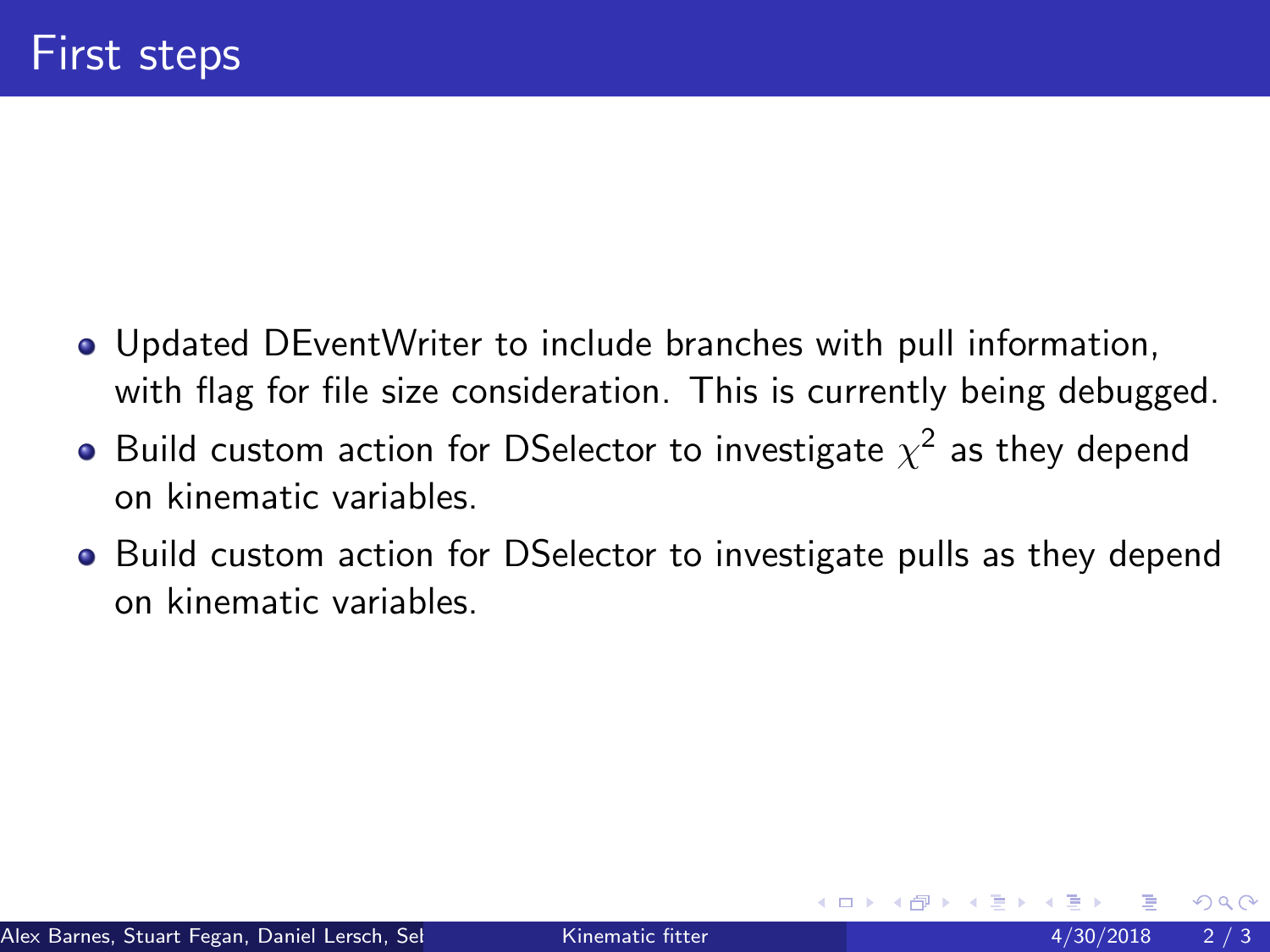## <span id="page-2-0"></span>Kinematic fit reactions to be investigated

| Reaction                        | Kin. fit         | Mass con. | Reaction          | Kin. fit                                                 | Mass con.                                            |  |
|---------------------------------|------------------|-----------|-------------------|----------------------------------------------------------|------------------------------------------------------|--|
| $\pi^+\pi^-$                    | $P4 + V$         |           | $\pi^0\pi^0\pi^0$ | P4                                                       |                                                      |  |
|                                 | P <sub>4</sub>   |           |                   | P <sub>4</sub>                                           |                                                      |  |
|                                 | Vertex           |           |                   | P <sub>4</sub>                                           | $\begin{array}{c}\n\pi^0\\2\pi^0\\3\pi^0\end{array}$ |  |
| $K^+K^-$                        | $P4 + V$         |           |                   | P <sub>4</sub>                                           |                                                      |  |
|                                 | P <sub>4</sub>   |           |                   | P <sub>4</sub>                                           | $\eta$                                               |  |
|                                 |                  |           | $\pi^0\pi^0\eta$  | P <sub>4</sub>                                           | $\pi^0$                                              |  |
| $\pi^+\pi^-\pi^0$               | $P4 + V$         |           |                   | P <sub>4</sub>                                           | $2\pi^0$                                             |  |
|                                 | P <sub>4</sub>   |           |                   | P <sub>4</sub>                                           | $\pi^0\eta$                                          |  |
|                                 | $\vee$           |           |                   | P <sub>4</sub>                                           | $2\pi^0\eta$                                         |  |
|                                 |                  |           |                   | P4<br>P4                                                 |                                                      |  |
|                                 | $P4 + V$<br>$P4$ |           |                   |                                                          | $\pi^0$                                              |  |
|                                 | $\vee$           |           |                   | • Reaction filter configuration file                     |                                                      |  |
| $\pi^+\pi^-\eta$   P4 + V<br>P4 |                  | $\eta$    |                   | being finalized to build trees<br>with pull distribution |                                                      |  |
|                                 |                  |           |                   |                                                          |                                                      |  |
|                                 | $\vee$           |           | information.      |                                                          |                                                      |  |

**← ロ → → ← 何 →** 

 $298$